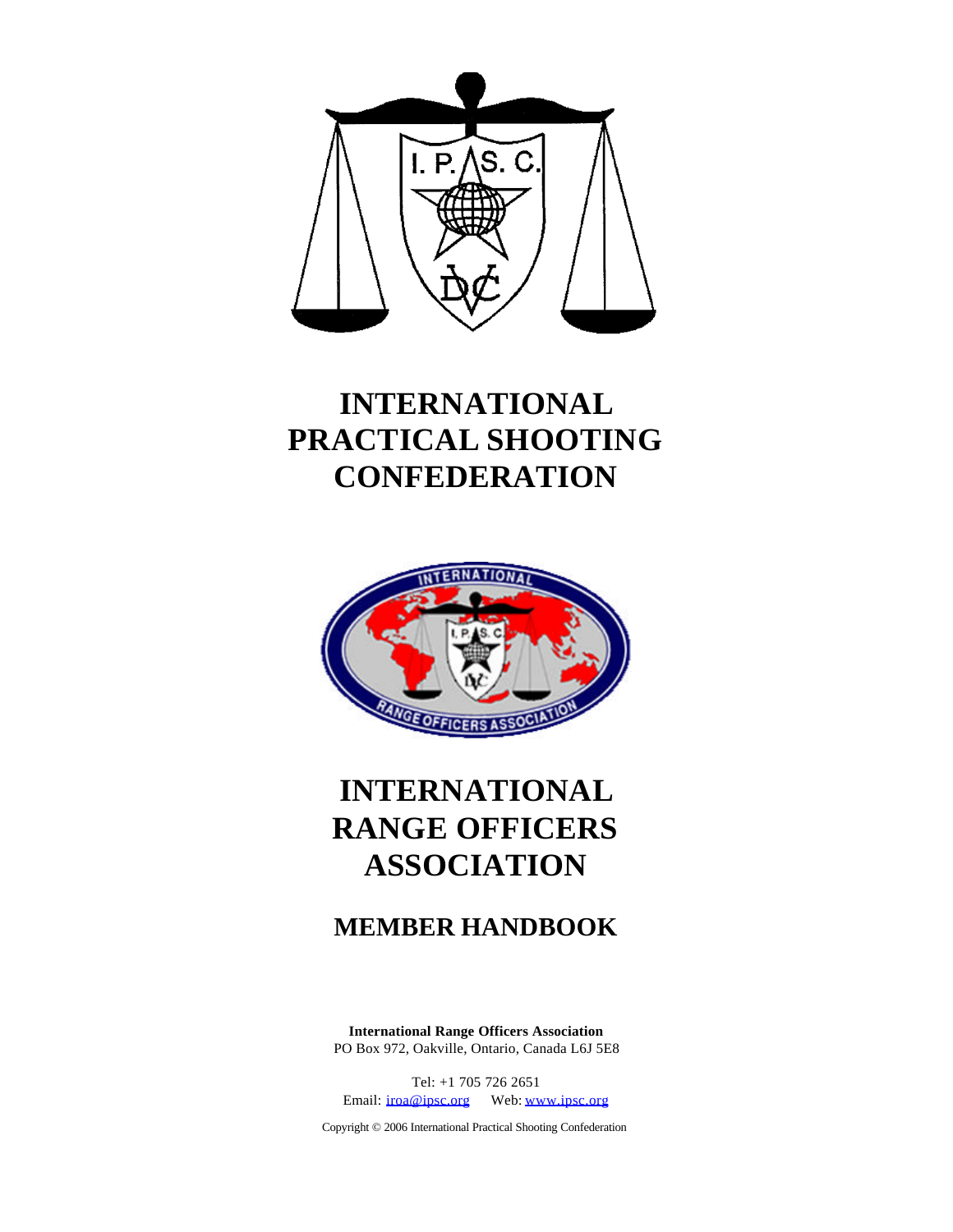## **TABLE OF CONTENTS**

### Page

| Terms of Reference <i>manual communication communication</i> and the state of the state of Reference <b>3</b>                                                                                                                      |  |
|------------------------------------------------------------------------------------------------------------------------------------------------------------------------------------------------------------------------------------|--|
|                                                                                                                                                                                                                                    |  |
|                                                                                                                                                                                                                                    |  |
|                                                                                                                                                                                                                                    |  |
|                                                                                                                                                                                                                                    |  |
|                                                                                                                                                                                                                                    |  |
|                                                                                                                                                                                                                                    |  |
|                                                                                                                                                                                                                                    |  |
|                                                                                                                                                                                                                                    |  |
|                                                                                                                                                                                                                                    |  |
|                                                                                                                                                                                                                                    |  |
|                                                                                                                                                                                                                                    |  |
| Performance and Conduct manufactured and Conduct and Conduct manufactured and Conduct manufactured and Conduct                                                                                                                     |  |
| Disciplinary Procedures <b>Execution</b> 214 and 22 and 22 and 22 and 22 and 23 and 24 and 25 and 25 and 26 and 26 and 26 and 26 and 26 and 26 and 26 and 26 and 26 and 26 and 26 and 26 and 26 and 26 and 26 and 26 and 26 and 26 |  |
| Grievance Procedure <b>Executive Communication</b> 17                                                                                                                                                                              |  |
|                                                                                                                                                                                                                                    |  |
|                                                                                                                                                                                                                                    |  |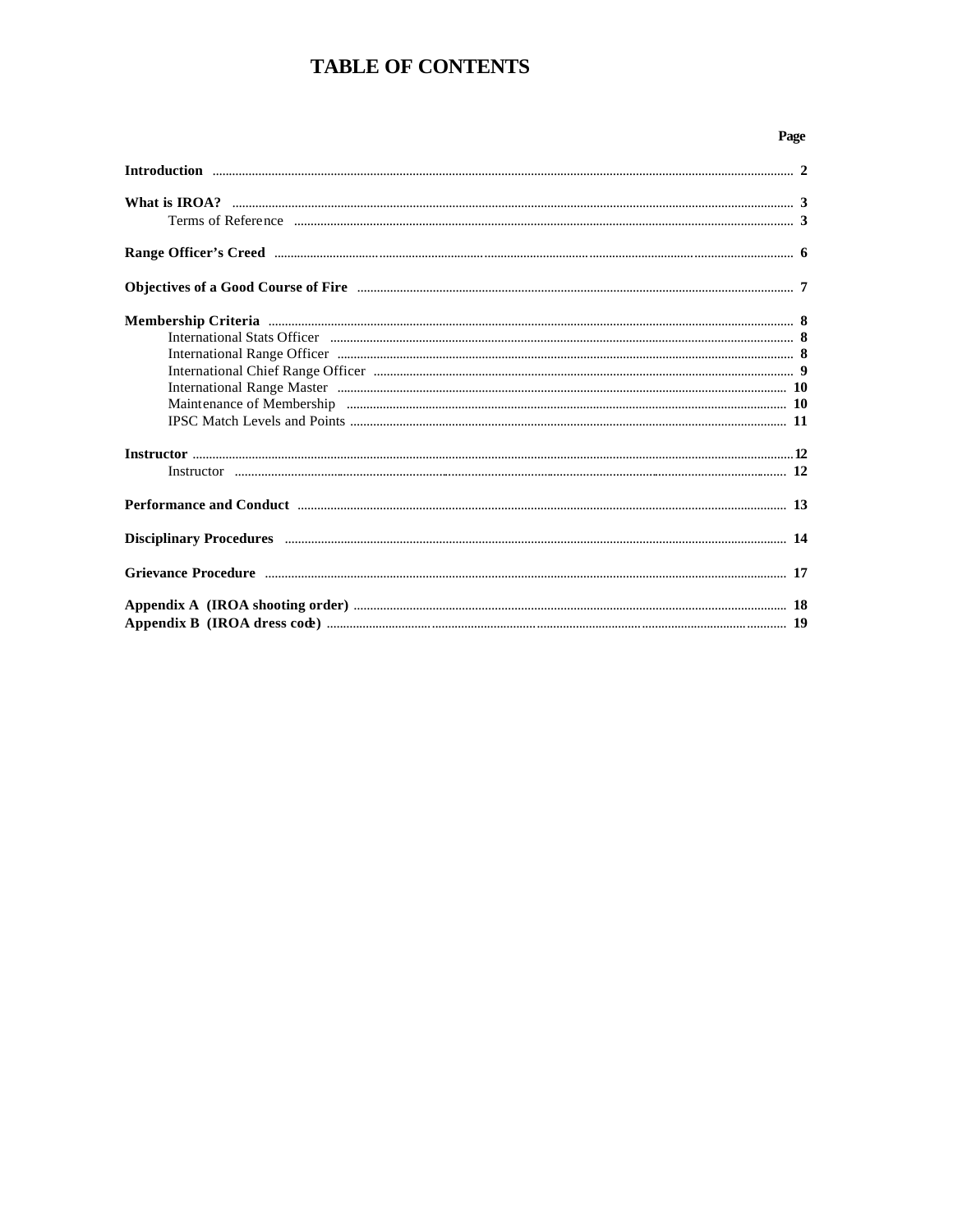### **Introduction**

The purpose of this handbook is to give an explanation about IROA, set out the membership criteria, together with stating the expectations of behaviour and personal conduct we have of IROA members.

The contents relating to behaviour and conduct are not intended to cover all eventualities, but lay down minimum and common standards for IROA Officials. In all cases, conduct affecting the image and performance of IROA shall fall under the supervision and purview of the IPSC President and IROA personnel who he designates as his representatives.

Throughout this handbook the terms "we", "us", "our", etc. refer to the International Range Officers Association.

References made herein to the male gender (e.g. "he", his", "him") are deemed to include the female gender (e.g. "she", "her").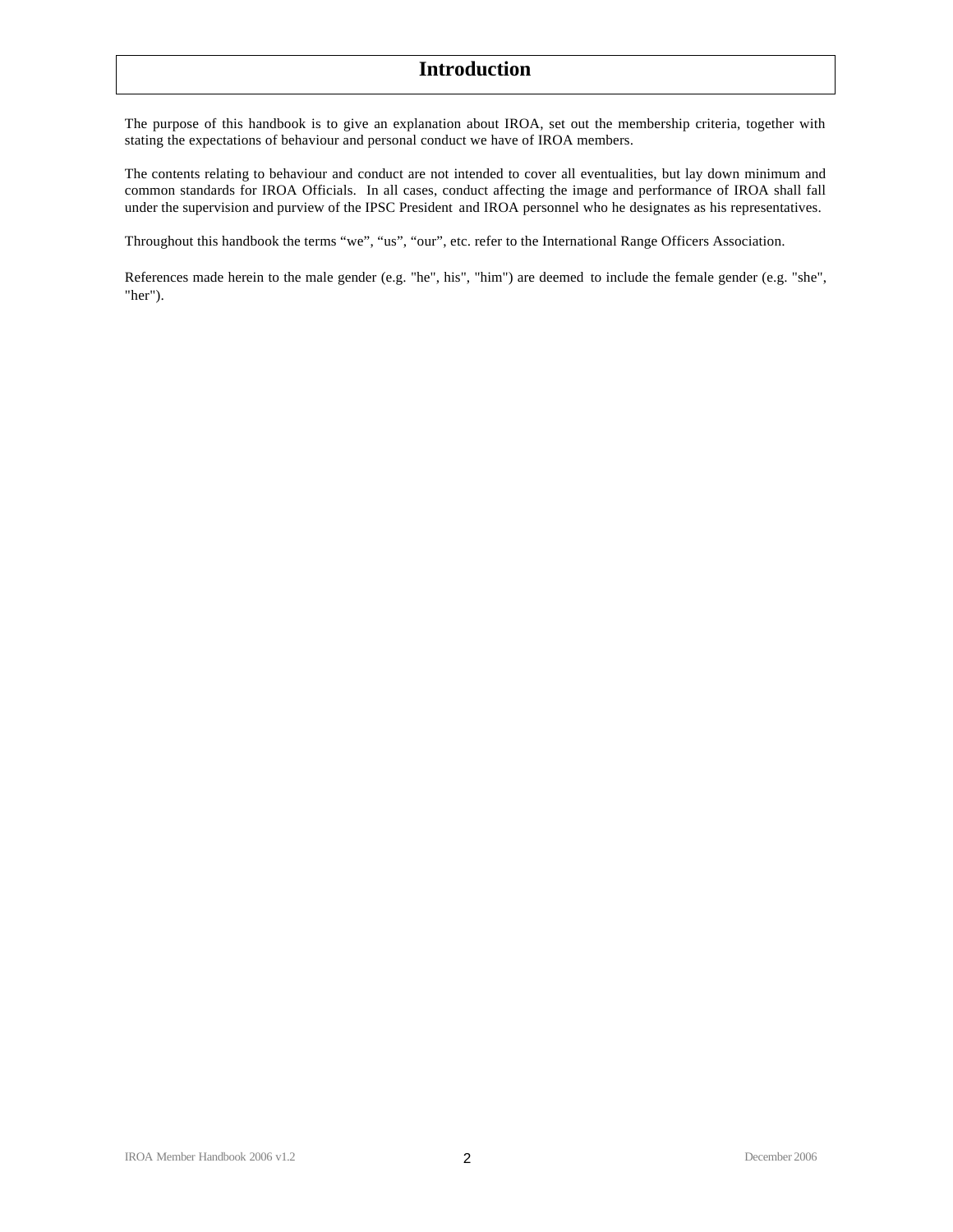### **What is IROA?**



*Dino Evangelinos President, IROA*

Range Officials form the support and infrastructure of practical shooting and, for this reason, we have the International Range Officers Association (IROA) and the various National Range Officer Institutes (NROI). They were designed to establish a structure for the creation, accreditation, recognition, and maintenance of match officials. Following the goals of the Range Officer's Creed, these organizations will ensure that IPSC Range Officials are the best trained, the best qualified, and the best prepared, to a consistent world-wide standard.

There exists a direct relationship between the quality of the officiating, and the quality of the match. And because of this, officials around the world can be proud of becoming Range Officials. They can enjoy the camaraderie of their fellow officials, and be proud to be a part of the fraternity of IPSC Officials.

### **Terms of Reference**

**Name:**

International Range Officers Association (IROA)

### **Created by:**

1988 IPSC General Assembly

### **Primary Function:**

Support and supervision of IPSC International Matches.

### **Structure:**

Executive Committee:

Chairman (Appointed by IPSC President) President (Appointed by IPSC President) Vice President (Appointed by IPSC President) Secretary (Appointed by IROA President) IPSC Rules Coordinating Committee Chairman IPSC Seminar Services Committee Chairman Member (Appointed by IROA President) Member (Appointed by IROA President)

The IROA President may appoint additional members to the committee.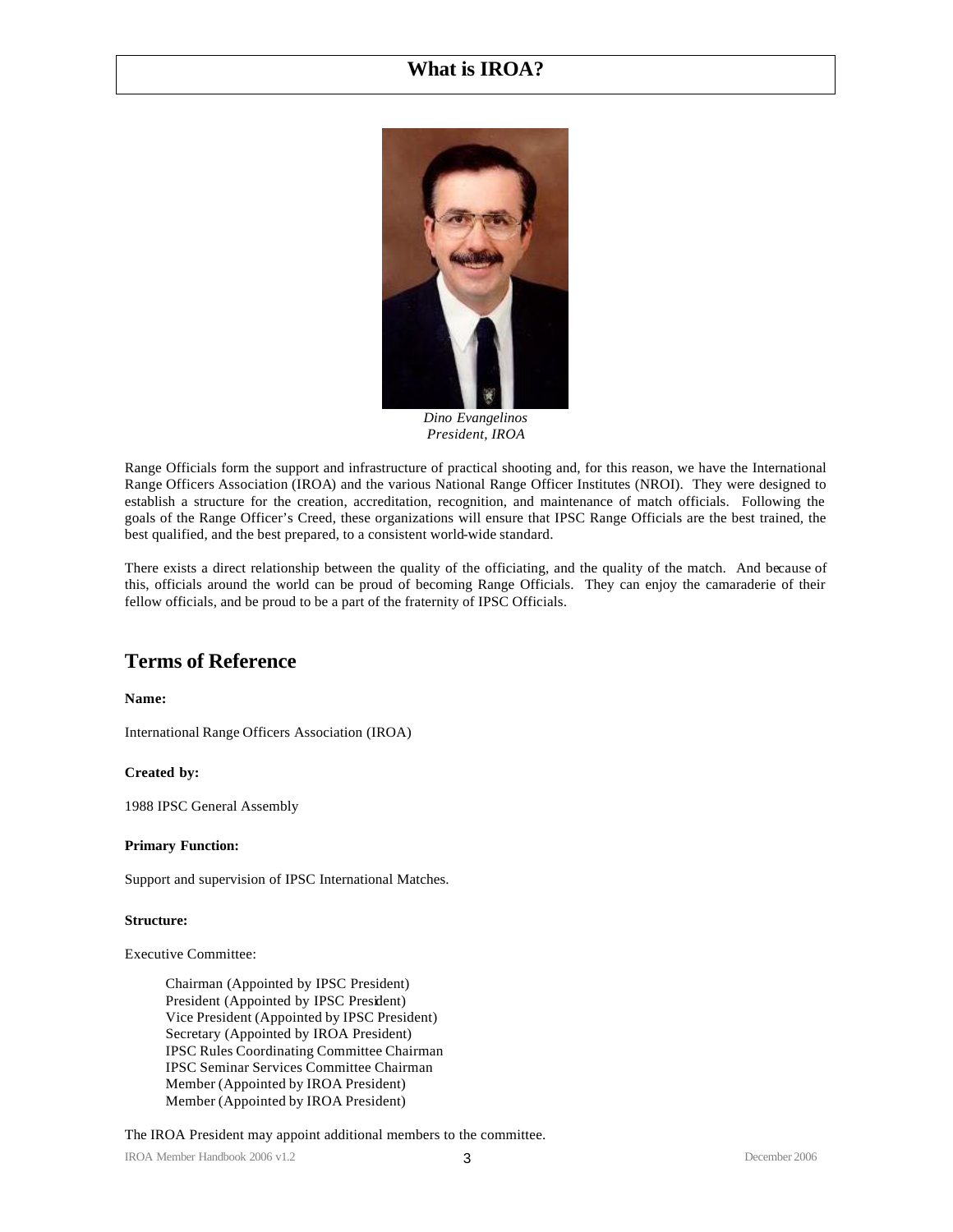### **Reporting:**

The IROA President reports to the IPSC President and the IPSC General Assembly.

#### **Strategic Plan:**

IROA has five main responsibilities:

1. Education:

The preparation, development, maintenance and distribution of match official training materials which reflect the current and future requirements of IPSC match.

The training, certification, maintenance and evaluation of IROA instructors.

The identification and training of national match officials who exhibit a high level of competence, an exemplary attitude, and a personal commitment to the safety and quality of IPSC mat ches to join the ranks of IROA.

The promotion of programs and policies to assist the Regions of IPSC in the installation and development of National Range Officer Institutes using the IROA model and standards.

- 2. Membership:
	- a) Criteria for Membership.
	- b) Annual Maintenance of Membership.
	- c) The introduction of benchmark systems to facilitate the development, deployment and promotion of IROA Officials in an equitable and orderly fashion subject to match requirements and individual experience and expertise. Such systems to recognize the importance of constructive but critical feedback to enhance individual development and improvement.
	- d) To devise and employ a fair and just system to discipline IROA officials with the understanding that IROA officials must set a very high standard as an example to NROI officials and IPSC competitors at all times.
- 3. Administrat ion:

The creation and maintenance of current records of IROA Officials including their ranks and historical performance

To set and administer codes of conduct as well as minimum standards for attitude and appearance to maintain the IROA image throughout IPSC.

Install and maintain a system to provide IROA officials with appropriate identification, apparel, equipment, and compensation (where applicable).

4. Operations

To provide IPSC Regions/NROIs with technical and practical support to assist them in delivering high quality international matches.

To provide IPSC matches with high quality crews of IROA officials to help ensure matches are conducted as safely as possible and to provide logistical support to ensure orderly operation, including the actual construction of the stages if necessary.

To inspect and maintain targets, props, range conditions and any other aspects of matches as may be deemed necessary.

To direct and control the consistent application of the IPSC rules to constantly strive for the highest level of equity in competition and the enjoyment of the competitors.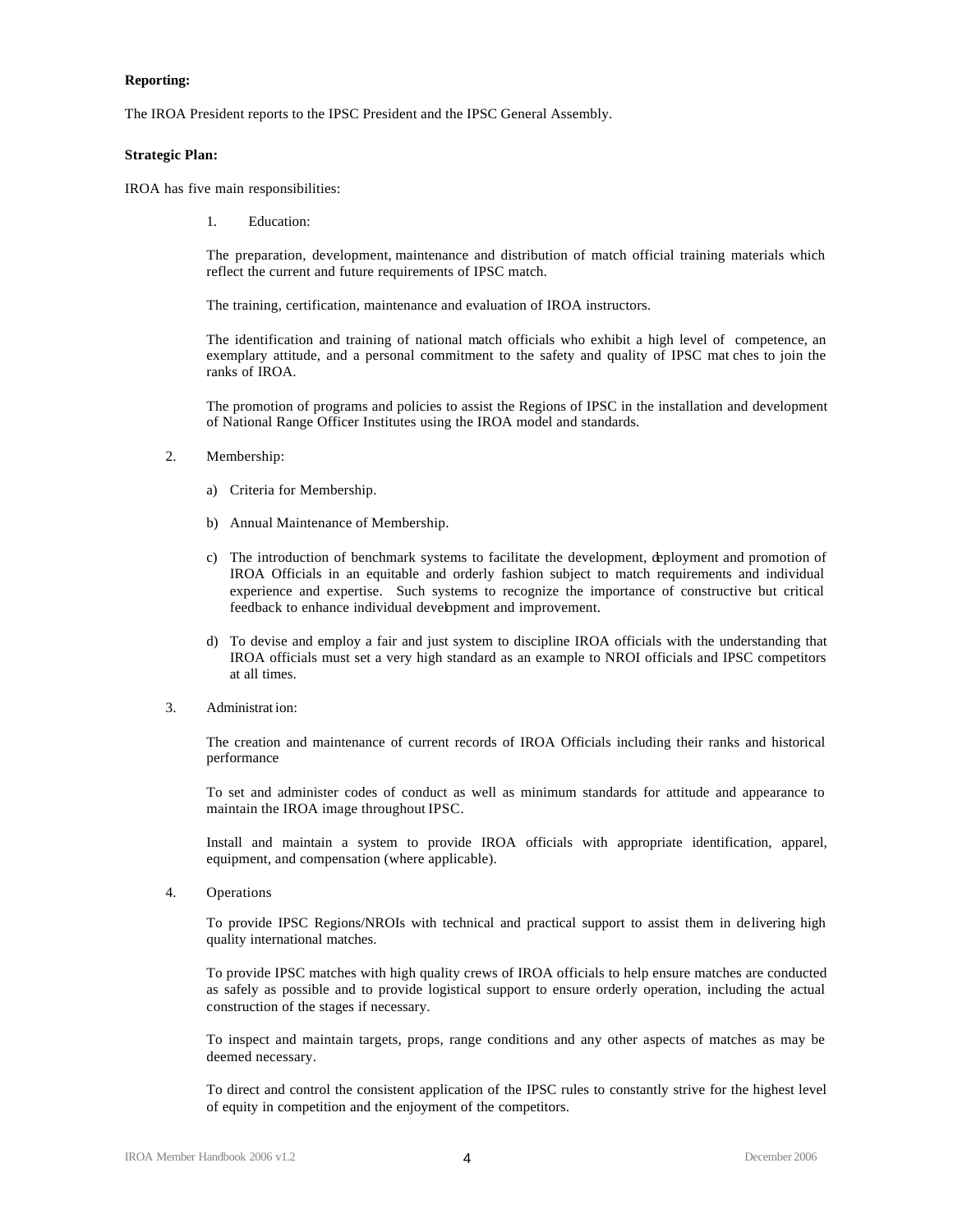### 5. Consultation

To advise IPSC on all matters relating to rule changes and match operations including safety, firearm and equipment development and competitor actions.

To provide the Regions with current and effective expertise to assist them with the development and maintenance of their NROI organizations.

To provide IPSC with appropriate research, opinions and evidence as may be required.

Note: Some of the above responsibilities may be effected through other IPSC committees.

### **Core Values:**

People, Knowledge, Integrity, Experience, Excellence, Teamwork, Ingenuity and Service.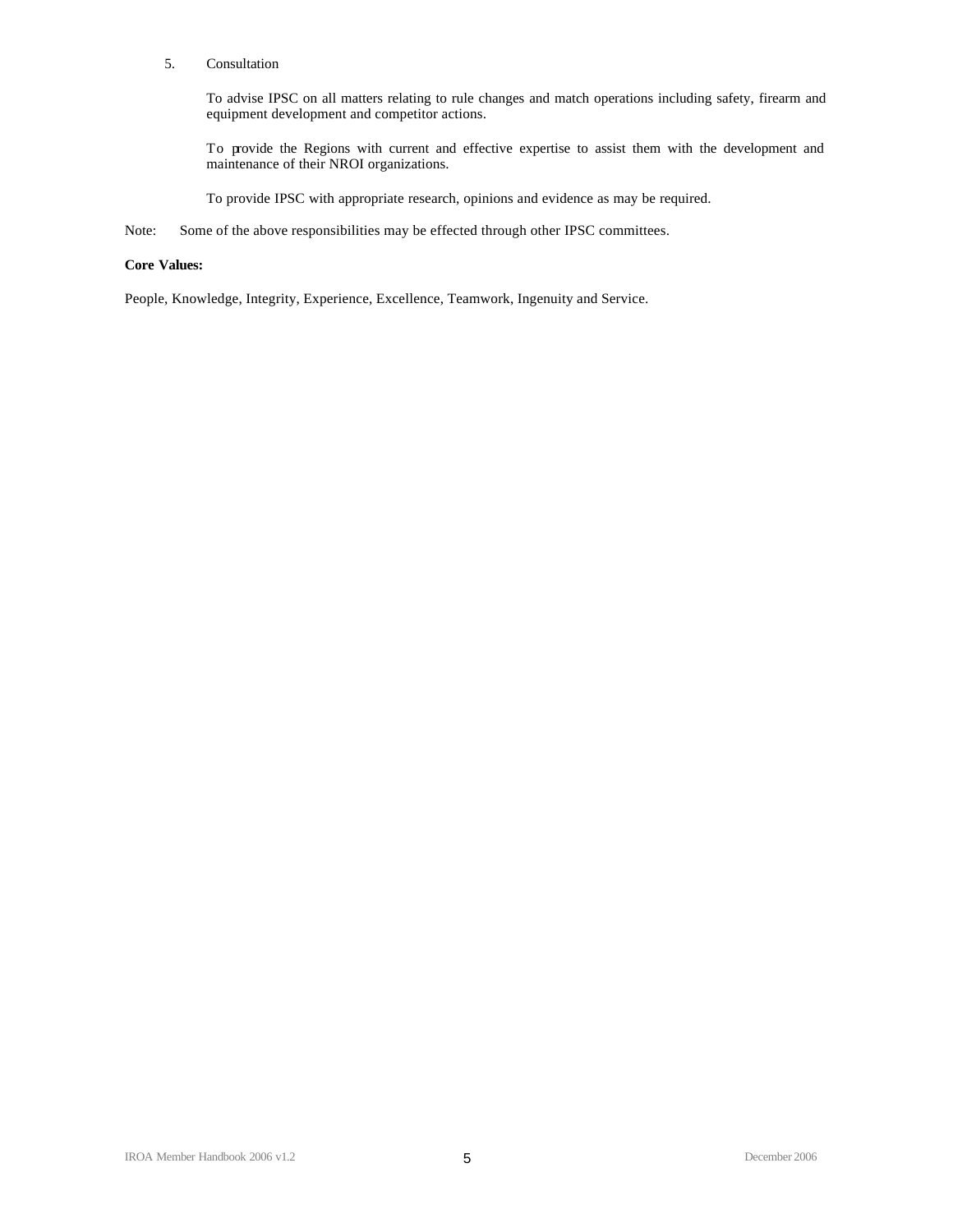### **Range Officer's Creed**

As an IPSC Range Officer, I shall conduct all matches with the safety of the competitors, spectators and fellow Range Officials first and foremost in my thoughts and actions. I shall always be courteous while maintaining firm control over my range and areas of responsibility. I will always strive to be totally fair and impartial in my judgments.

- 1.Safety shall always be my primary goal, with efficiency and speed of the match as secondary factors.
- 2.It is a privilege and an honor to serve as a Range Officer and I shall act accordingly.
- 3.It is my duty to assist all competitors in their attempts to accomplish their goals and not to hinder them by undue harassment and authoritarian behaviour.
- 4.I shall put aside personal prejudices and act as an impartial judge at all times.
- 5.I shall keep my opinions to myself and shall not be critical of any individual beyond the field of contest.
- 6.I will thoroughly familiarize myself with all current regulations, match rules and attendant subjects.
- 7.I will be firm and fair in all judgmental calls made during the course of a stage, and be prepared to state in a clear and concise manner my reasons for such calls to the particular competitor or any Range Official.
- 8.During the course of a stage, my attention shall be clearly focused on the particular competitor I am assigned to observe, and I shall not permit my attention to be misdirected or lax.
- 9.Prior to and during a stage, I shall never consume any alcoholic beverage or narcotic. I understand that if I violate this rule, I may be suspended or barred from serving as a Range Official in the future.
- 10. I shall confer only with my fellow Range Officers and Match Officials concerning the behaviour of any competitor and any decisions to be rendered.
- 11. I shall exercise due consideration for the personal emotions of any competitor, and shall act in a manner so as not to embarrass or disturb the competitor any more than is absolutely necessary.
- 12. I shall strive to never give even the appearance of wrongdoing.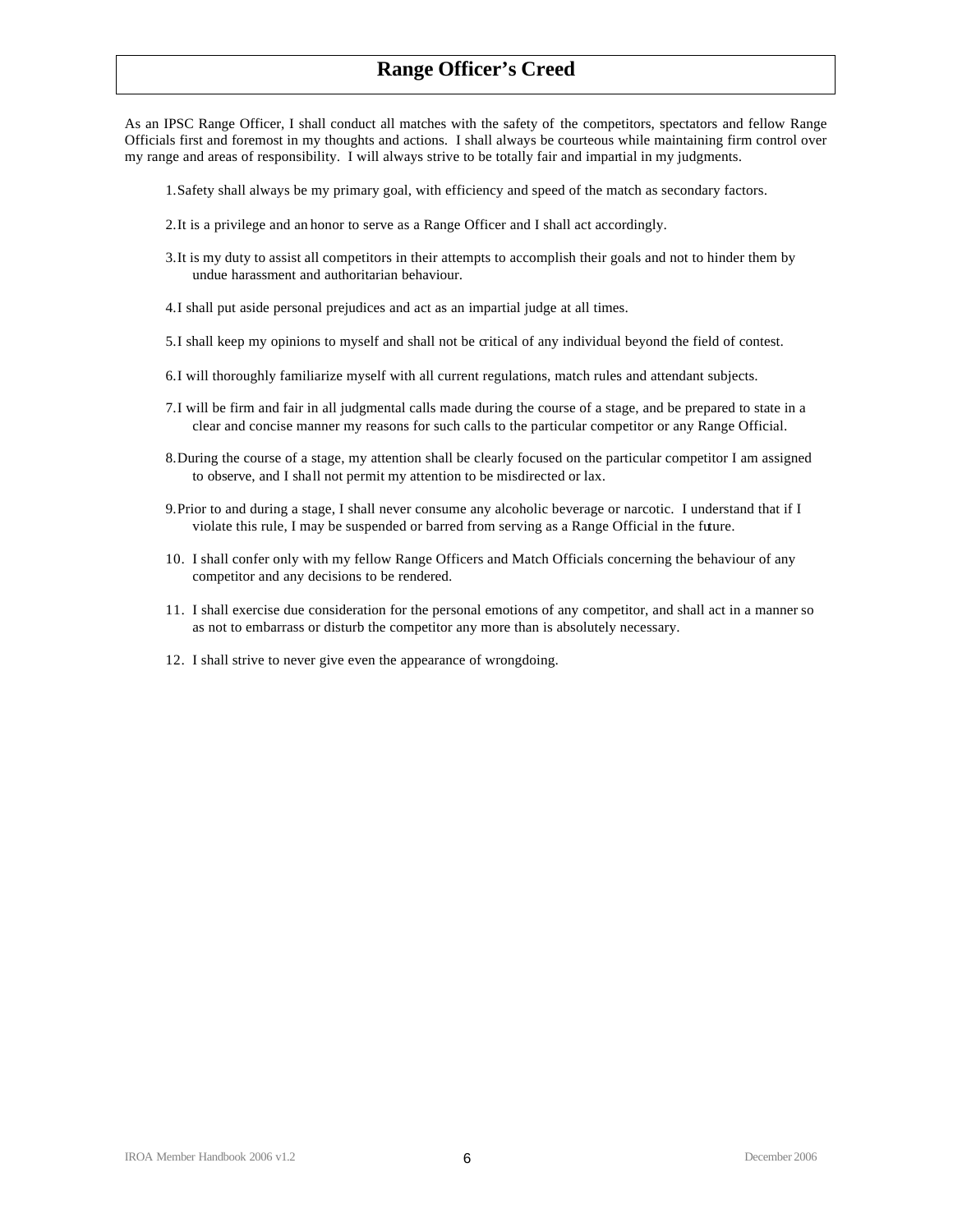### **Objectives of a Good Course of Fire**

### **Safety**

IPSC matches must be designed, constructed and conducted with due consideration to safety.

### **Quality**

The value of an IPSC match is determined by the quality of the challenge presented in the course design. Courses of fire must be designed primarily to test a competitor's IPSC shooting skills, not thei r physical abilities.

### **Balance**

Accuracy, Power and Speed are equivalent elements of IPSC shooting, and are expressed in the Latin words "Diligentia, Vis, Celeritas" ("DVC"). A properly balanced course of fire will depend largely upon the nature of the challenges presented therein, however, courses must be designed, and IPSC matches must be conducted in such a way, as to evaluate these elements equally.

### **Diversity**

IPSC shooting challenges are diverse. While it is not necessary to construct new courses for each match, no single course of fire must be repeated to allow its use to be considered a definitive measure of IPSC shooting skills.

#### **Freestyle**

IPSC matches are freestyle. Competitors must be permitted to solve the challenge presented in a freestyle manner, and to shoot targets on an "as and when visible" basis. After the start signal, courses of fire must not require mandatory reloads nor dictate a shooting position, location or stance, except as specified below. However, conditions may be created, and barriers or other physical limitations may be constructed, to compel a competitor into shooting positions, locations or stances.

### **Difficulty**

IPSC matches present varied degrees of difficulty. No shooting challenge or time limit may be appealed as being prohibitive. This does not apply to non-shooting challenges, which should reasonably allow for differences in competitor's height and physical build.

#### **Challenge**

IPSC Handgun matches recognize the difficulty of using full power handguns in dynamic shooting, and must always employ a minimum calibre and power level to be attained by all competitors to reflect this challenge.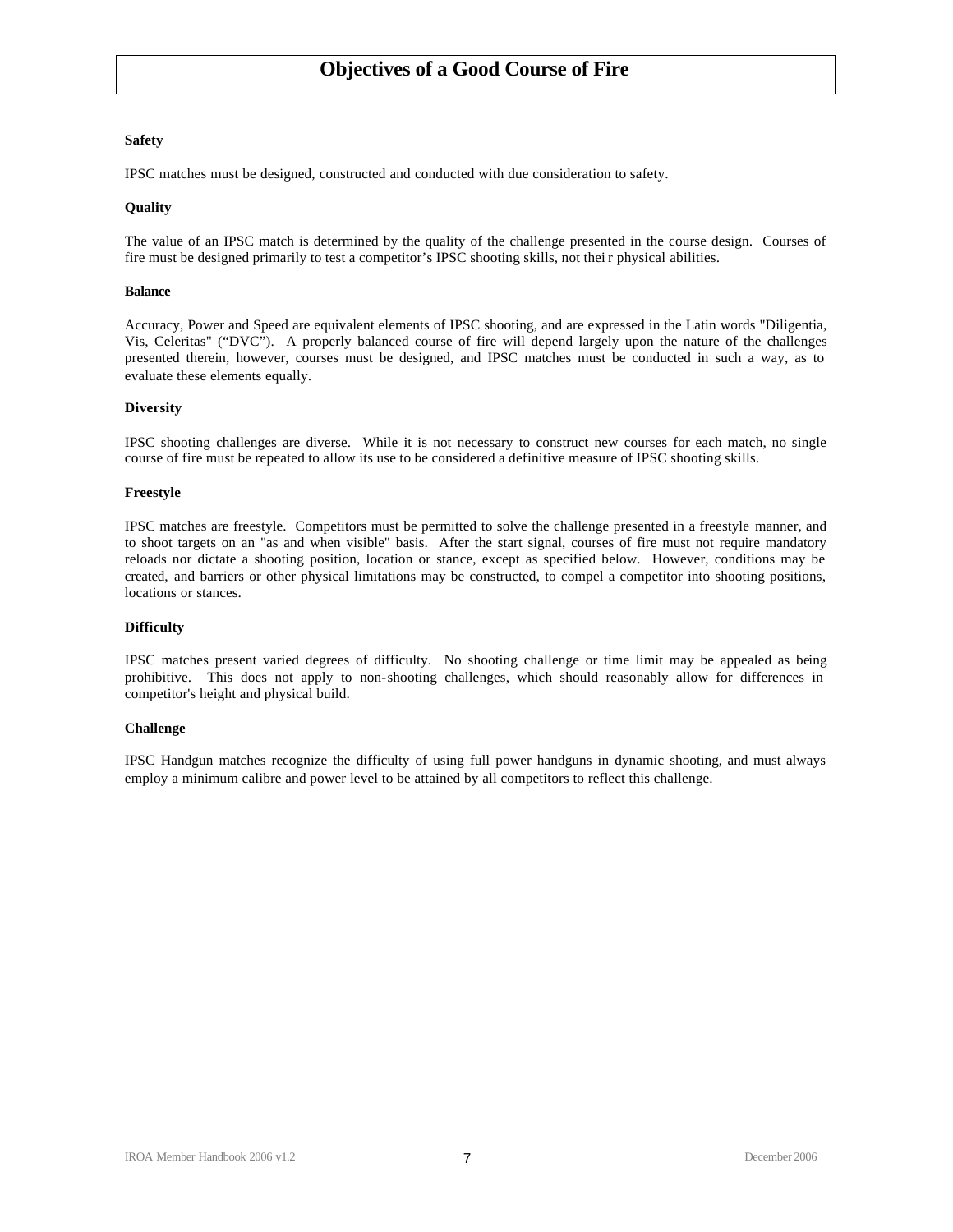### **International Stats Officer (SO)**

### **Duties and Terms of Reference:**

Stats Officer ("SO") – collects, sorts, verifies, tabulates and retains all score sheets and ultimately produces provisional and final results (under direct authority of the Range Master).

### **Membership Requirements:**

- Must be a current member of his Region.
- Must be a current working member of his Region's NROI.
- Must have accumulated a minimum of 15 match points as a Stats Officer at IPSC Level II or higher matches, including at least 1 Level III.
- Must be sufficiently fluent in English to be able to run a stats office at an internationally sanctioned match e.g. communicate with other Officials and competitors about scores and procedures.
- Must submit an IROA membership application using the prescribed form. The application form must be countersigned by both his Regional Director and NROI Chairman, and t hen forwarded to IROA.

### **Procedure:**

The applicant must complete the electronic application in the IROA section of the IPSC website and download and fully complete the hardcopy IROA application. The completed application must then be forwarded to IROA. Following receipt of a correctly completed application and confirmation that the applicant complies with the above Membership Requirements, the applicant's name will be circulated to all IROA members for comment. The IROA Executive Committee will then consider the application for membership, together with any comment(s) received and will, by 3/4 majority vote, decide to either reject or accept the application. If the latter, the applicant will be given the rank of International Stats Officer and will be sent a formal Letter of Acceptance, an IROA shirt and Stats Officer card.

If the applicant is rejected the IROA Executive Committee will stipulate a minimum waiting period before the applicant is allowed to re-apply.

### **International Range Officer (RO)**

### **Duties and Terms of Reference:**

Range Officer ("RO") – issues range commands, oversees competitor compliance with the written stage briefing and closely monitors safe competitor action. He also declares the time, scores and penalties achieved by each competitor and verifies that these are correctly recorded on the competitor's score sheet (under the authority of a Chief Range Officer and Range Master).

### **Provisional Membership Requirements:**

- Must be a current member of his Region.
- Must be a current working member of his Region's NROI and hold a rank of RO or above.
- Must have accumulated a minimum of 15 match points as a RO/CRO/RM at IPSC Level III or higher matches. This can be accomplished by working a minimum of 5 Level III matches.
- Must be sufficiently fluent in English to be able to run a stage in an internationally sanctioned match i.e. read the stage briefing, give range commands and answer questions.
- Must have successfully passed the current IROA Level I Range Officer Seminar, which may be conducted by either an IROA Instructor or a certified NROI Instructor of the Region in which the Seminar is held.
- Must submit an IROA membership application using the prescribed form which must be countersigned by both his Regional Director and NROI Chairman, then forwarded to IROA.

### **Procedure:**

The applicant must complete the electronic application in the IROA section of the IPSC website and download and fully complete the hardcopy IROA application. The completed application must then be sent to IROA. Following receipt of a correctly completed application and confirmation that the applicant complies with the above Provisional Membership Requirements, IROA will provisionally accept the applicant and send him a Provisional Range Officer card.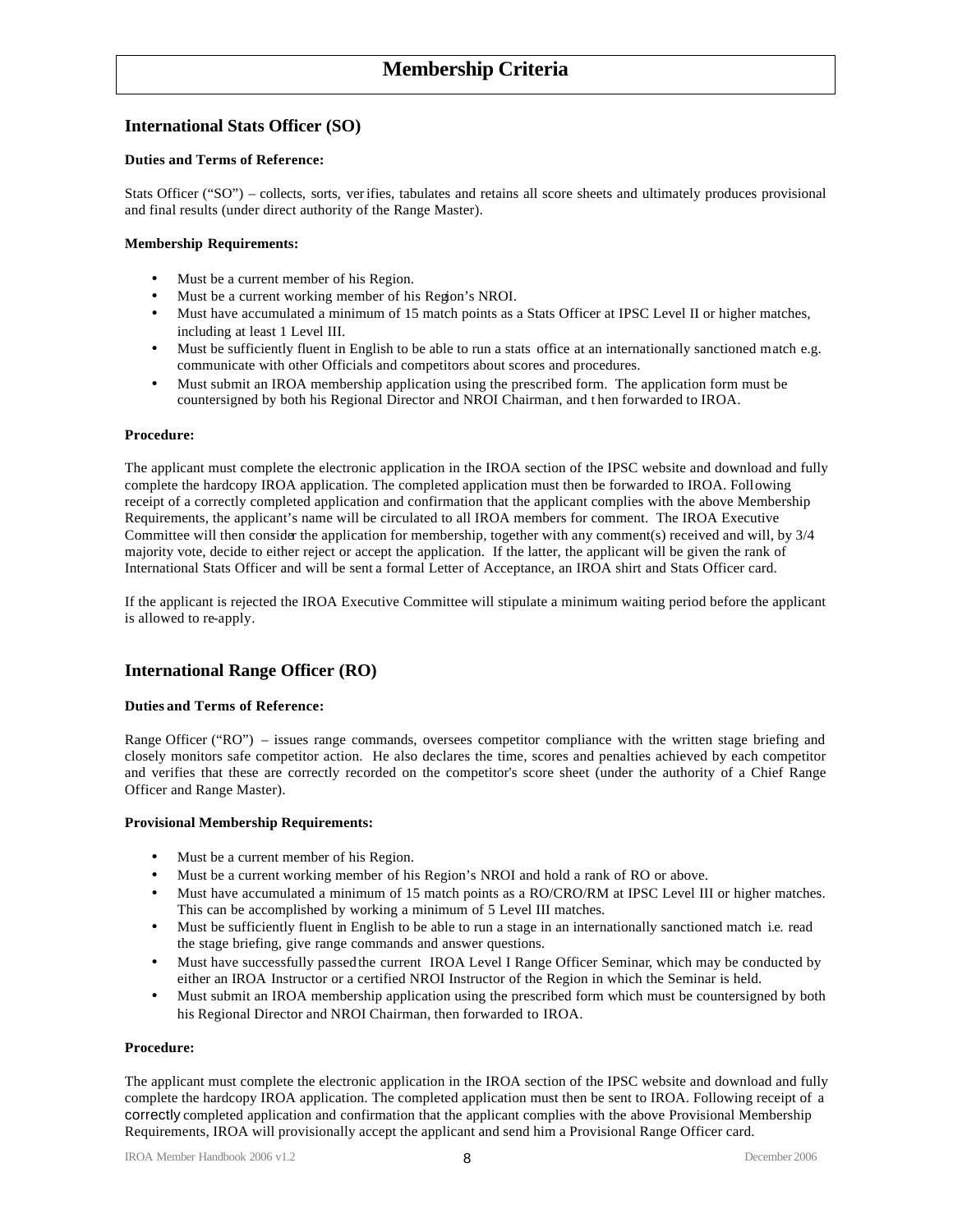### **Full Membership Requirements:**

- As Provisional Membership plus:
- Must work at a minimum of 2 Level III sanctioned matches (any discipline) within 24 months of acceptance as a Provisional Range Officer, and this to be under the supervision of other non-provisional IROA Officials (appointed for this purpose by the RM of the subject matches). At each of these matches the Provisional Range Officer card must be signed by the supervising Official (who must not be a counter signatory to the original membership application). The completed card is then submitted to IROA.

### **Procedure:**

Following receipt of a correctly completed card, the applicant's name will be circulated to all IROA members for comment. The IROA Executive Committee will then consider the application for full membership, together with any comment(s) received and will, by 3/4 majority vote, decide to either reject or accept the application. If the former, the applicant will cease to be a Provisional International Range Officer. If the latter, the applicant will be given the rank of International Range Officer and will be sent a formal Letter of Acceptance, an IROA shirt and Range Officer card. The accumulated number of match points will be reset to 15.

If the applicant is rejected the IROA Executive Committee will stipulate a minimum waiting period before the applicant is allowed to re-apply.

### **International Chief Range Officer (CRO)**

### **Duties and Terms of Reference:**

Chief Range Officer ("CRO") – is the primary authority over all persons and activities in the courses of fire under his control, and oversees the fair, correct and consistent application of these rules (under the authority of the Range Master).

### **Membership Requirements:**

- Must be a current member of his Region.
- Must be a current working member of his Region's NROI and hold a rank of CRO or above.
- Must be a current International Range Officer.
- Must have accumulated a minimum of 35 match points at IPSC Level III or higher matches, including at least 1 Level IV or V.
- Must have worked as a CRO or RM at 3 or more IPSC Level III or higher matches.
- Must be sufficiently fluent in English to be able to fulfil the duties of a CRO in an internationally sanctioned match.
- Must have successfully passed an IROA Level II Range Officer Seminar, which may be conducted by either an IROA Instructor or a certified NROI Instructor of the Region in which the Seminar is held.

### **Procedure for Promotion to CRO:**

Applicants must submit an application for promotion using the prescribed form. The application must be countersigned by both his Regional Director and NROI Chairman, and then forwarded to IROA. In addition, the application must be supported by 2 current IROA CROs or RMs (who must not be members of the IROA Executive Committee).

Following receipt of a correctly completed and supported application for promotion, the applicant's name will be circulated to all IROA CROs and RMs for comment. The IROA Executive Committee will then consider the application for promotion, together with any comment(s) received and will, by 3/4 majority vote, decide to either reject or accept the application. If the former, the applicant will continue to be an International Range Officer. If the latter, the applicant will be given the rank of International Chief Range Officer.

If the applicant is rejected the IROA Executive Committee will stipulate a minimum waiting period before the applicant is allowed to re-apply.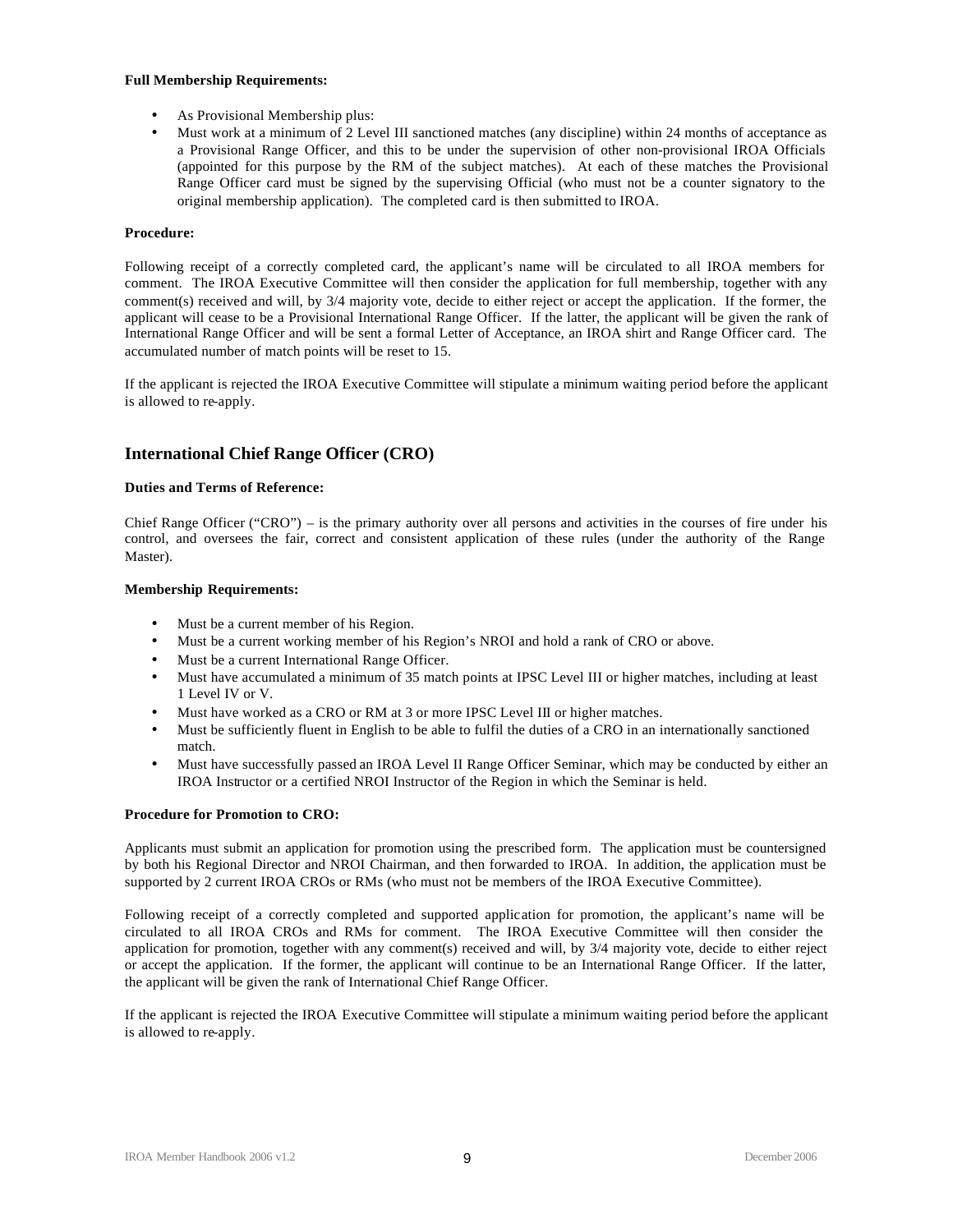### **International Range Master (RM)**

### **Duties and Terms of Reference:**

Range Master ("RM") – has overall authority over all persons and activities within the entire range, including range safety, the operation of all courses of fire and the application of these rules. All match disqualifications and appeals to arbitration must be brought to his attention. The Range Master is usually appointed by and works with the Match Director, however, in respect of IPSC sanctioned Level IV or higher matches, the appointment of the Range Master is subject to the prior written approval of the IPSC Executive Council.

### **Membership Requirements:**

- Must be a current member of his Region.
- Must be a current working member of his Region's NROI and hold a rank of RM.
- Must be a current International Chief Range Officer.
- Must have accumulated a minimum of 55 match points at IPSC Level III or higher matches, including at least 1 Level IV or V as a CRO.
- Must have worked as a RM at 3 or more IPSC Level III or higher matches.
- Must be sufficiently fluent in English to be able to fulfil the duties of a RM in an internationally sanctioned match.

### **Procedure for Promotion to RM:**

Applicants must submit an application for promotion using the prescribed form. The application must be countersigned by both his Regional Director and NROI Chairman, and then forwarded to IROA. In addition, the application must be supported by 2 current IROA RMs (who must not be members of the IROA Executive Committee).

Following receipt of a correctly completed and supported application for promotion, the applicant's name will be circulated to all IROA RMs for comment. The IROA Executive Committee will then consider the application for promotion, together with any comment(s) received and will, by 3/4 majority vote, decide to either reject or accept the application. If the former, the applicant will continue to be an International Chief Range Officer. If the latter, the applicant will be given the rank of International Range Master.

If the applicant is rejected the IROA Executive Committee will stipulate a minimum waiting period before the applicant is allowed to re-apply.

### **Multi-Discipline Upgrade or Cross-Over Accreditation**

A current member of IROA may upgrade their accreditation for additional disciplines (Handgun, Shotgun or Rifle). This may be accomplished on either of the following ways:

- By successfully passing the current Level I Range Officer Seminar. A current official may attend the course at no cost (course fee waived).
- By successfully completing the appropriate cross-over course.

Courses must be conducted by either an IROA Instructor or a certified NROI Instructor of the Region in which the Seminar is held. The Instructor must notify IROA of any successful cross discipline training in a timely manner. No Provisional period is required.

### **Maintenance of Membership**

Each IROA Official will be assigned a membership number and access procedures for their personal IROA file on the IROA Protected Website. Each Official is responsible for the maintenance of their contact details, match points and other data. IROA officials must be able to connect to the IROA site via the Internet and are solely responsible for their personal data.

- 1. Every IROA member must earn a minimum of 3 match points at IPSC Level III or higher matches per calendar year in order to maintain his IROA membership.
- 2. Every IROA member must send details of his annual match experience at IPSC Level III or higher matches to IROA in the prescribed manner by 31st January of the following year. Receipt of this information will be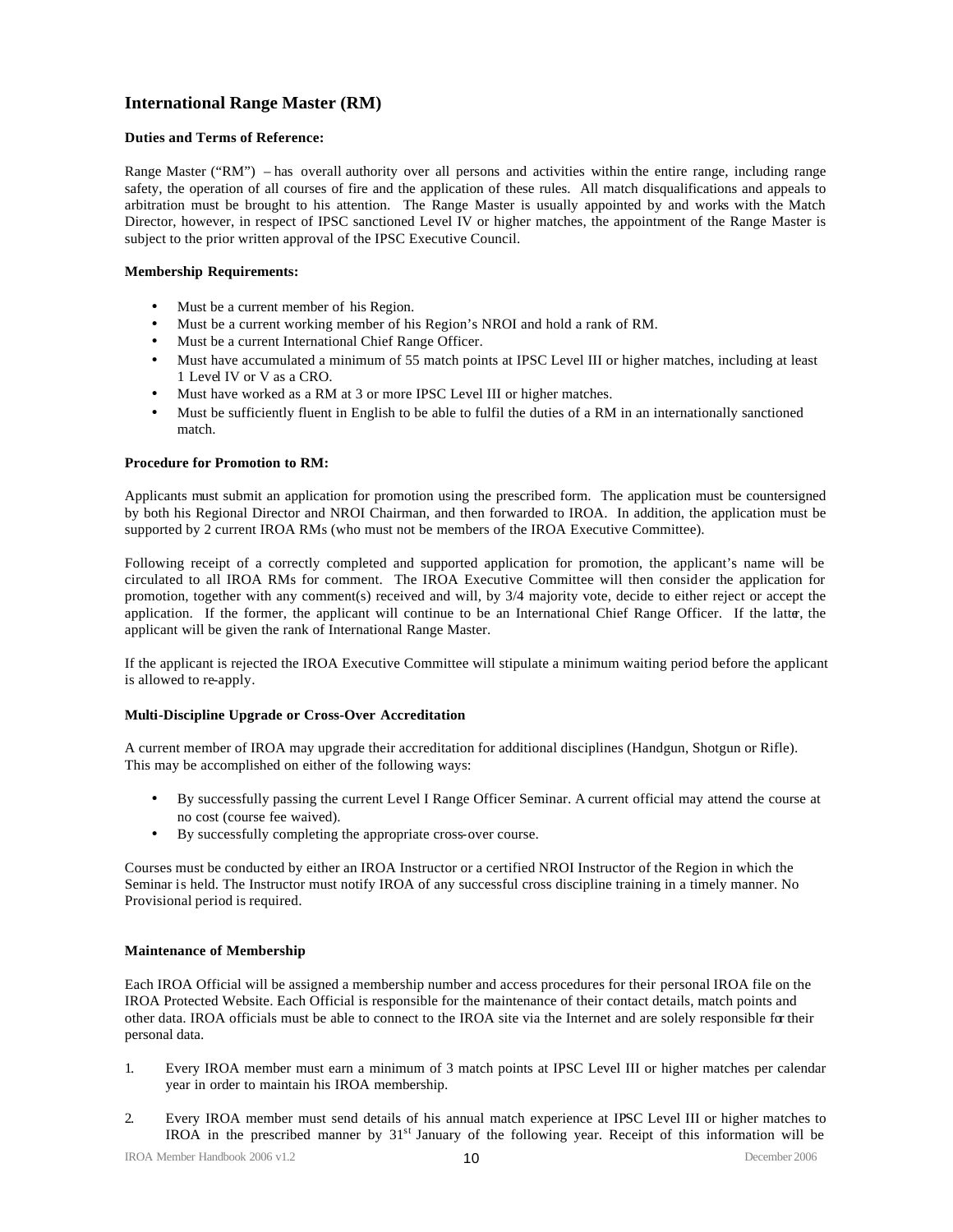acknowledged by IROA. Provisional members who have satisfied the requirements for Range Officer status in the previous year need only provide details of any Level III or higher matches worked after the provisional points were attained.

- 3. If IROA has not received the previous year's experience details for any member by the  $1<sup>st</sup>$  Feb, then that member will be listed as "Not Current" and his points will not be recorded retroactively.
- 4. Any member listed as "Not Current" may appeal to IROA in writing to continue current membership by gaining the minimum required maintenance points in the year following the year of non compliance. If he should fail to send in proof of having gained the minimum match points as stipulated in clause 1 by the  $31<sup>st</sup>$  January deadline for a second consecutive year, he will automatically cease to be an IROA member.

In exceptional circumstances the IROA Executive Committee may waive a member's membership maintenance requirements as set out in clauses 1 - 4 above.

5. Persons who have ceased to be IROA members under clause 4 above may be reinstated at a later date, subject to 3/4 majority vote of the IROA Executive Committee in favour.

Persons seeking reinstatement must submit a written request to the IROA President detailing the reasons for failure to complete the necessary maintenance requirements and any mitigating circumstances supporting the request.

- 6. IROA Range Masters of Level III or higher matches are required to send a report to IROA immediately after the match naming all IROA personnel, their respective function (e.g. RO, CRO, Stats Officer) and a brief evaluation of their performance, discipline and general conduct.
- 7. Based on such reports, IROA may require members at any time to attend an IROA Level I or II Seminar or any other type of assistance program offered to the Regions for further training and counselling.
- 8. It is the member's responsibility to inform IROA electronically in a timely manner of any change of personal information (e.g. address, phone, e-mail address, change of Region) with a copy of such information to be sent to the NROI of his Region.
- 9. Current membership of both the Official's own Region and Regional NROI is a condition of IROA membership. Termination of Regional membership or suspension from his NROI will automatically cause an IROA Official to cease to be an IROA member.
- 10. The fact that a former IROA member is reinstated in his Region or NROI will not automatically reinstate him as an IROA member or with his previous IROA rank.
- 11. The same conditions will apply if an IROA member decides to leave, then wishes to rejoin, IROA.
- 12. Officials who have ceased to be IROA members under clauses 9 and 11 above may be reinstated at a later date, subject to 3/4 majority vote of the IROA Executive Committee in favour.

Officials seeking reinstatement must submit a written request to the IROA President detailing the reasons, together with any mitigating circumstances supporting the request.

### **IPSC Match Levels and Points**

The IPSC Match Levels are set out in Appendix A1 of the current edition of the IPSC Handgun Match Rules.

Matches are awarded a points value as a measure of participation and maintenance for IROA Officials as follows:

| Level III Match | (e.g. Regional Championship)    | 3 points. |
|-----------------|---------------------------------|-----------|
| Level IV Match  | (e.g. Continental Championship) | 4 points. |
| Level V Match   | (e.g. World Championship)       | 5 points. |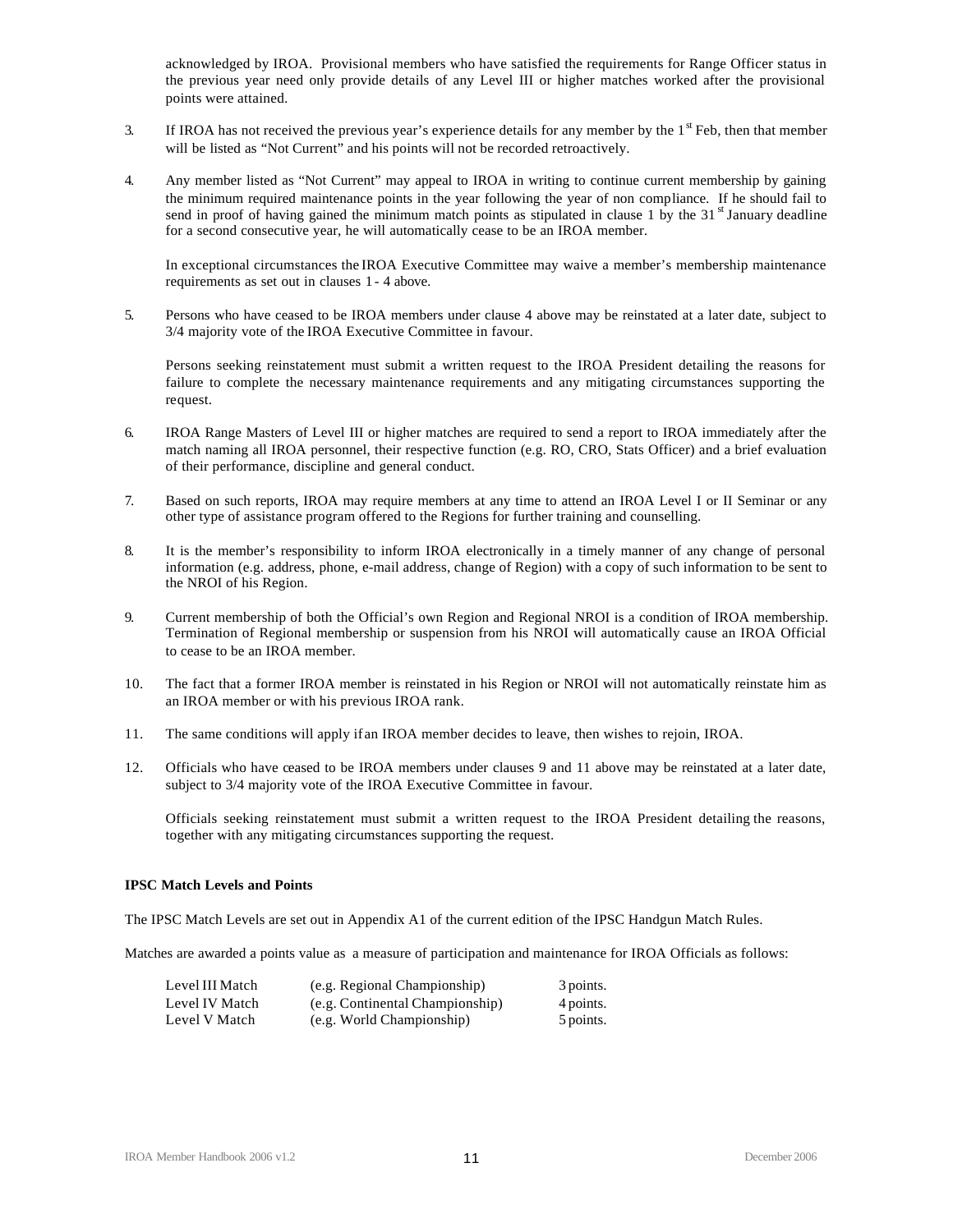### **Instructor**

### **Instructor**

### **Duties and Terms of Reference:**

Instructor – organizes and conducts IROA Seminars in accordance with the current IROA syllabus.

### **Membership Requirements:**

- Must be a current member of his Region.
- Must be a current working member of his Region's NROI, and within that Region hold a rank of RM and a qualification of Instructor.
- Must be a current IROA Official.
- Must have worked as a fully approved and appointed Regional Instructor at 3 or more seminars subsequent to the appointment, and these must have been conducted in accordance with the approved IROA syllabus.
- Must be sufficiently fluent in English to be able to teach IROA Seminars in English internationally.

### **Procedure for Appointment as an Instructor:**

Applicants must submit an application using the prescribed form. The application must be countersigned by both his Regional Director and NROI Chairman, and then forwarded to IROA.

Following receipt of a correctly completed and supported application, the applicant's name will be circulated to all IROA Instructors for comment. The IROA Executive Committee will then consider the application, together with any comment(s) received and will, by 3/4 majority vote, decide to either reject or accept the application. If successful the applicant will be given the qualification of Instructor in addition to his current rank. When the applicant is rejected the IROA Executive Committee will stipulate a minimum waiting period before the applicant is allowed to re-apply.

### **Maintenance of Qualification**

- 1. Every IROA Instructor must either conduct, or assist at, a minimum of 1 IROA Seminar per calendar year in order to maintain his Instructor qualification.
- 2. Every IROA Instructor must send details of his previous calendar year's instruction experience to IROA in the prescribed manner by 31<sup>st</sup> January of the following year. Receipt of this information will be acknowledged by IROA.
- 3. Any Instructor listed as "Not Current" may appeal to IROA in writing to continue his current status by conducting or assisting at a minimum one 1 IROA Seminar in the year following the year of non compliance. If an Instructor should fail to send in proof by the 31 January deadline for a second consecutive year that he has conducted or assisted at a minimum of 1 IROA Seminar, he will automatically cease to be an IROA Instructor.

In exceptional circumstances the IROA Executive Committee may waive a member's qualification maintenance requirements as set out in clauses 1 -3 above.

4. Persons who have ceased to be IROA Instructors under clause 3 above may be reinstated at a later date, subject to 3/4 majority vote of the IROA Executive Committee in favour.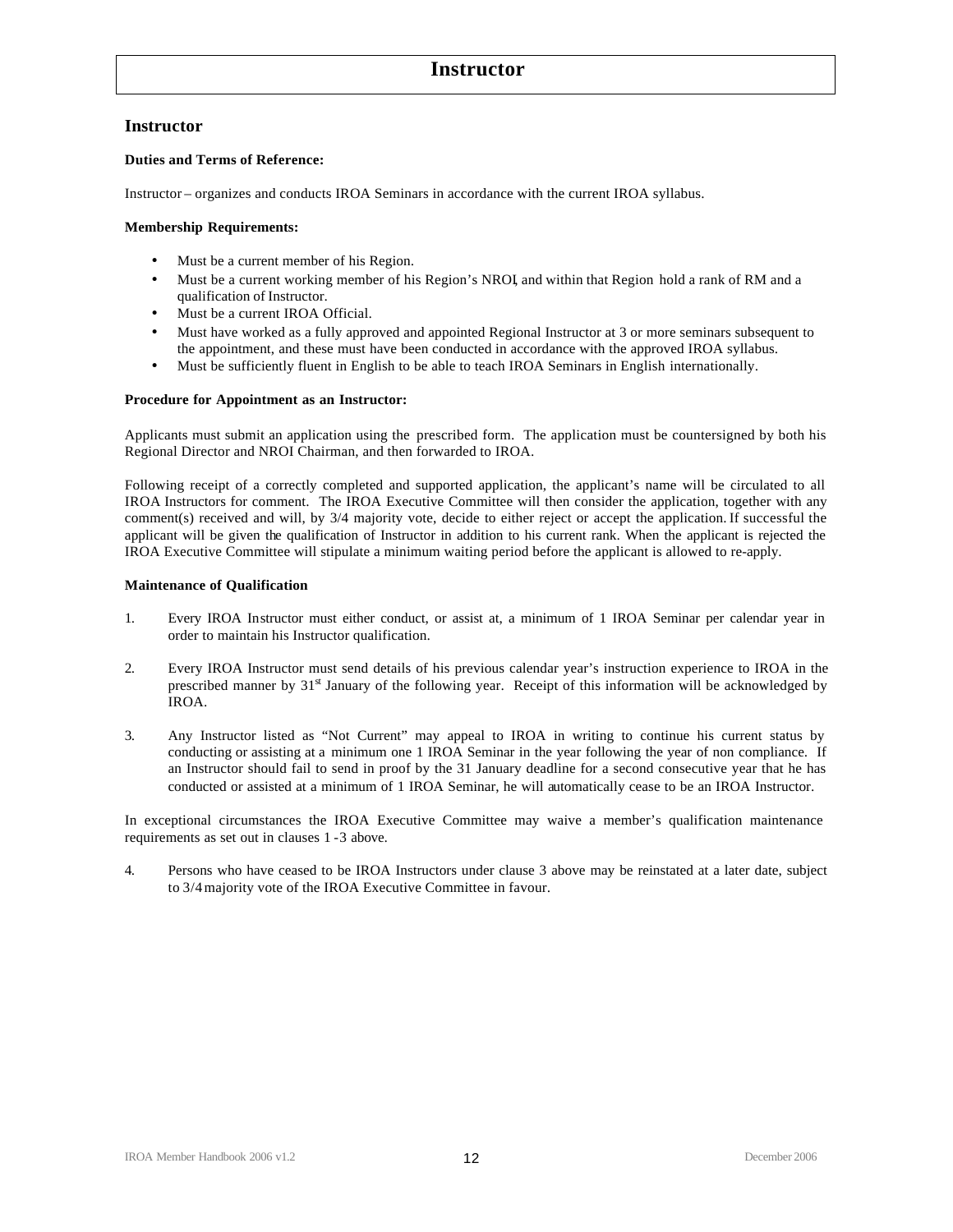### **Performance and Conduct**

IROA has established administrative functions to monitor and evaluate the conduct and performance of IROA Officials. This role includes the responsibility for taking appropriate action to ensure that IROA members are performing their duties within acceptable standards. All reasonable efforts will be made to provide relevant assistance and support where a need is identified. Members are encouraged to contact IROA whenever they identify such a need both personally and with regard to fellow members.

Listed below are examples of performance and conduct that are deemed unacceptable when working as an IROA member. The items listed below mostly refer to activities on the range but may be extended to include unacceptable behaviour away from the range during the period of a visit to a match as an Official.

### **Performance:**

- Failure to observe procedures.
- Failure to be up -to-date with the current rules and interpretations.
- Failure to wear correct uniform, protective clothing or equipment provided for your safety, without a valid and acceptable reason.
- Insufficient fluency in English to be able to fulfil the duties of your rank.
- Smoking at any time while giving the stage briefing or while actually conducting competitors during their attempts at a course of fire.

### **Misconduct:**

- Rudeness to competitors, spectators, or other officials.
- Abusive behaviour.
- Careless loss or damage of tools or equipment.
- Minor but wilful or negligent damage to property.
- Inappropriate behaviour.
- Failure to carry out duties or reasonable instructions from a senior official.
- Any form of discrimination.
- Unauthorised absence.
- Breach of rules.

### **Gross Misconduct:**

- Theft or unauthorised possession of any property belonging to someone else.
- Serious deliberate or reckless damage to property.
- Falsification of reports, accounts, or expense claims.
- Misrepresentation of IROA rank.
- Refusal to carry out duties or reasonable instructions from a senior official.
- Intoxication by reason of alcohol or drugs.
- Serious breach of rules.
- Fighting or other violent, dangerous or intimidating conduct.
- Bullying, sexual, racial or other harassment of a fellow official, competitor, or spectator.
- Gross negligence or incompetence.
- Bringing the sport, IPSC, or IROA into disrepute.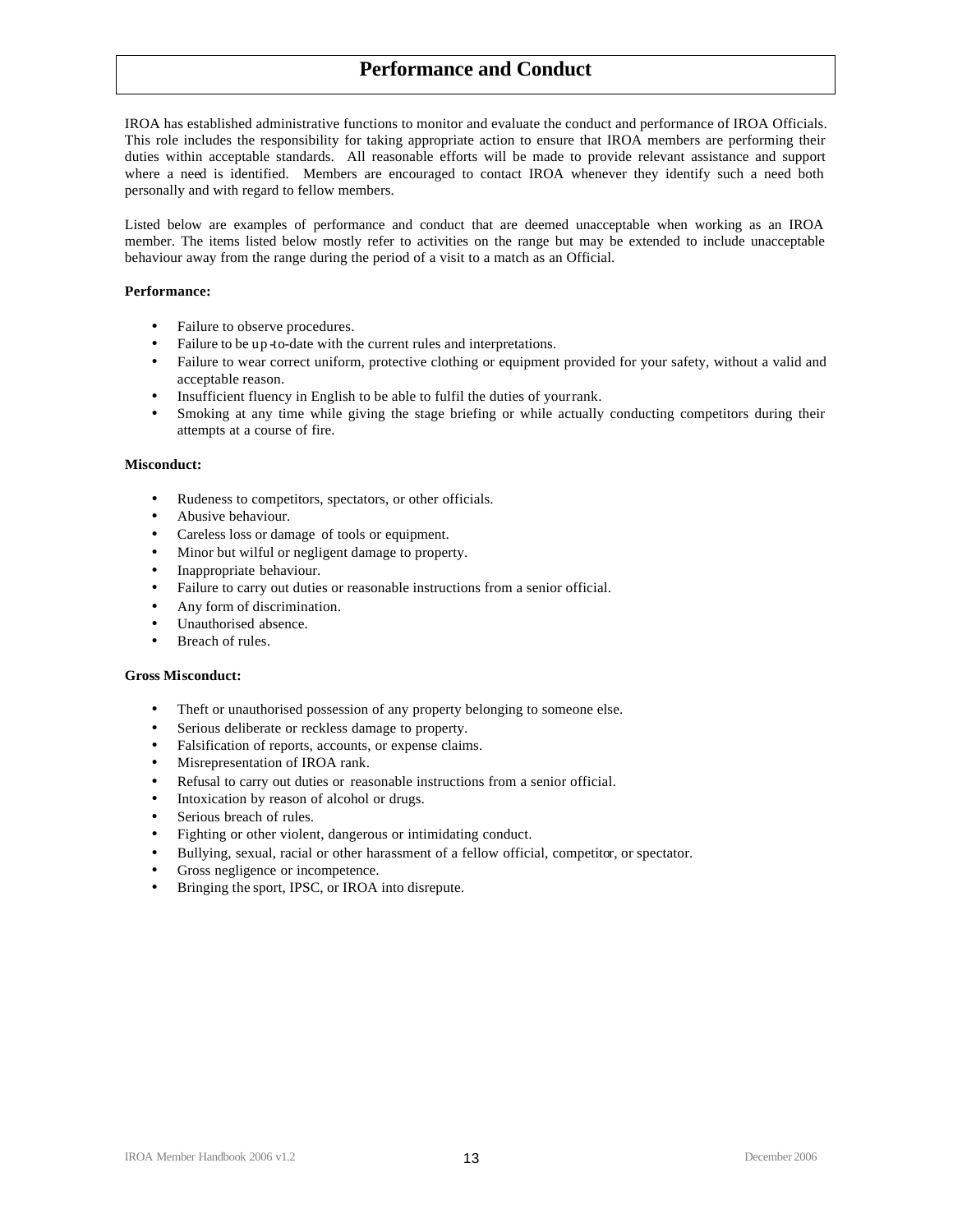### **Disciplinary Procedures**

### **Introduction**

The disciplinary procedures outlined below shall apply in cases where a member's performance or behaviour may be deemed to be unsatisfactory.

The IPSC President, the IROA President, the IROA Vice-President or the IROA Executive Committee may appoint one or more members of the IROA Executive Committee to form an IROA Disciplinary Committee.

In the event that one or more steps of the procedure is prevented from taking place by circumstances beyond the control of either the IROA Disciplinary Committee or the member, it may be necessary or sensible to modify or exclude the affected step or steps.

All disciplinary actions will be treated as confidential. The IROA Disciplinary Committee and the IROA Executive Committee will treat all records, witness statements and decisions as private and secure where possible.

#### **Informal Procedure**

Whenever possible, poor performan ce and minor conduct issues will be resolved on an informal basis. In the event that a resolution cannot be attained in this manner, the following formal procedures will apply.

#### **Formal Procedures**

These formal procedures have been adopted to enable alleged problems relating to poor performance or misconduct to be dealt with fairly, consistently and with a minimum of delay.

Disciplinary actions resulting from this procedure will take one of the following forms:

- A performance improvement requirement (in writing).
- A written warning.
- Dismissal.
- Such other sanction as determined by the Disciplinary Committee.

Dismissal will usually apply only in cases of gross misconduct or in cases of repeated or multiple offences within a set time period (usually within 12 months). However, during a period of IROA provisional membership, a single case of proven misconduct will usually result in dismissal.

#### **Authority to Deal with Disciplinary Decisions**

Decisions to take formal action in unacceptable performance or discip linary matters may only be made by the IROA President, the IROA Vice-President or an IROA Disciplinary Committee

### **Preliminary Investigation**

Following receipt of a report of poor performance or misconduct a Preliminary Investigation will usually be conducted to determine whether to continue with the formal procedures in full. This Preliminary Investigation should attempt to determine the facts as well as to identify any witnesses or other persons relevant to the case, and to gather and confirm any physical evidence. The Preliminary Investigation should ideally take place as soon as possible and, where the event is related to a specific IPSC match or event, the investigation should ideally take place while all relevant persons are available.

A member who is the subject of the investigation will usually be requested for his version of the events leading to the investigation. A failure to comply will not prevent the investigation, or any formal hearing, from taking place.

#### **Disciplinary Hearing**

IROA Member Handbook 2006 v1.2 **14 14** December 2006 If, as a result of the investigation, the IROA Disciplinary Committee determines that a full hearing is justified, the member will usually be advised by letter or email of the decision and given the details of the complaint against him. The member will be advised as to the nature of the complaint and given an opportunity to review any evidence or witness statements supporting the complaint. The member will be advised of the time and place of the hearing, which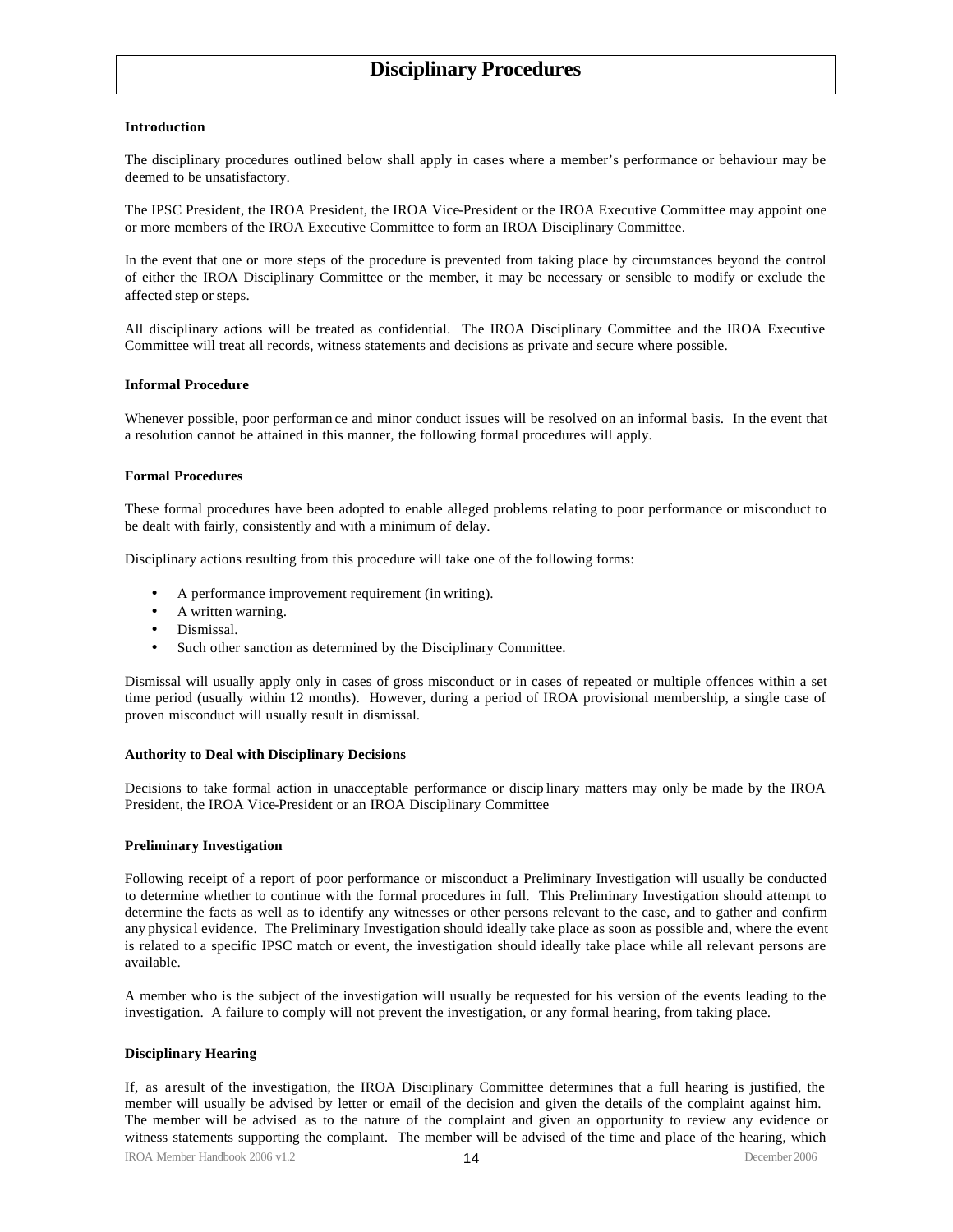he will be requested to attend. In certain extreme cases, such as at or during a match, this notification may instead take place verbally.

The hearing will be conducted by the Disciplinary Committee and additional members of the IROA Executive Committee may be co-opted to assist at this or any other point in the proceedings. The hearing may be conducted by email or telephone if it is too difficult or costly to conduct the hearing with all parties physically present. This decision lies solely with the Disciplinary Committee.

During the hearing, the member will be asked to provide a response to the complaint as well as any evidence supporting his position.

In due course the member will be advised of the Committee's decision and any penalty if applicable. This will be advised in writing, either by email or by regular post. If applicable, the member will also be advised as to the rights for an appeal and the applicable procedure to lodge such an appeal.

### **Right to be Accompanied at a Disciplinary Hearing**

A member may choose to be accompanied or assisted by a fellow IROA member, his Regional Director or his NROI Chairman during any disciplinary hearing. In a case where the hearing is conducted by email or telephone, the chosen assistant will be included in the process.

The member must advise the Disciplinary Committee, in advance, of any persons the member wishes to be included in the procedures or at any hearing. Reasonable requests for such persons to be involved and/or present will be accepted and the procedure may be delayed for up to 7 days to allow time to make any necessary arrangements. Some persons may not be acceptable. For example, other persons who were involved in the event(s) which led to the complaint might not be approved. IROA reserves the right of approval in all cases, which will not be unreasonably withheld.

Evidence submitted by the member's assistant may be taken into consideration, but all inquiries directed to the member must be answered by the member. Reasonable translation assistance will be allowed but the answers and evidence required of the member must be provided by the member directly.

A member's failure to participate in this process, or refusal to answer questions, or provide details, will not prevent the Disciplinary Committee from making a decision or determining disciplinary action or required performance improvements.

### **Recording of Formal Proceedings**

Decisions and any disciplinary actions will be recorded and retained.

### **Procedures if the Complaint is Upheld**

If after a disciplinary hearing it is determined that the allegations are substantiated, appropriate action will be applied. This will usually involve one of the following:

### **Written Warning**

Poor Performance –The member will be advised of the precise nature of the poor performance in writing, as well as the level of performance and improvement required, together with a realistic time limit for achieving that improvement and the consequences of failure to achieve and/or maintain the improvement.

Misconduct –The member will be advised of the precise nature of the misconduct in writing. The warning will state that any further offence of misconduct on the part of the member will result in the termination of IROA membership or such other sanction as is determined by the IROA Executive Committee.

A copy of the written warning will be kept on file but will be disregarded for disciplinary purposes usually after a period of 12 months, subject to satisfactory conduct and performance during this period. The Disciplinary Committee, or the IROA Executive Committee, may specify a shorter or longer period as they see fit.

### **Additional Sanctions**

In addition to issuing a written warning the Disciplinary Committee, or the IROA Executive Committee, may decide at their discretion to suspend and/or demote a member.

### **Dismissal and Other Sanctions**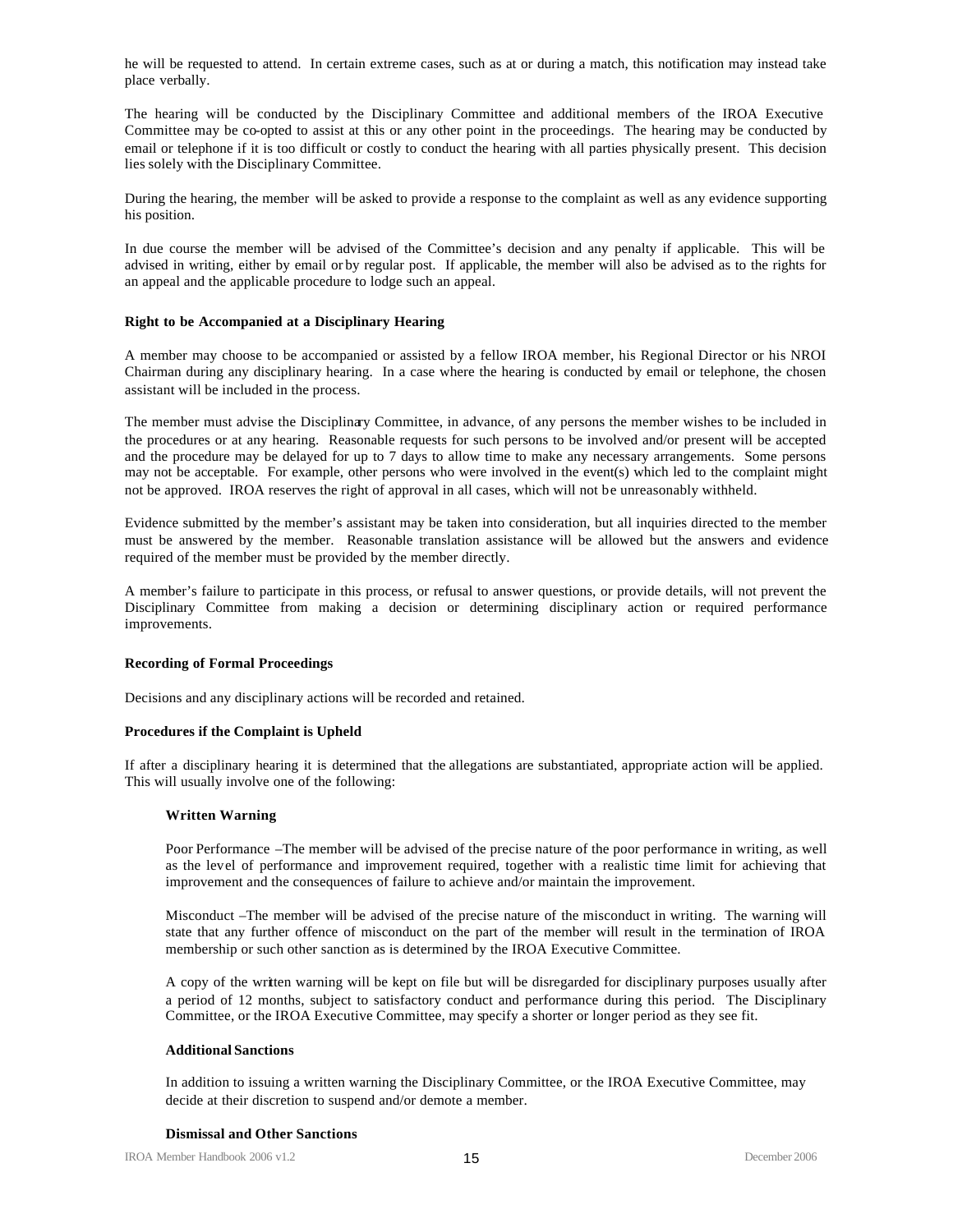Performance – If following a Written Warning, a member does not show sufficient improvement or fails to maintain the required level of improvement or adjustment for the period stipulated, then the member may be demoted and/or suspended or dismissed. The IROA Executive Committee will be the sole authority in such determinations. Additional hearings or inquiries may not be undertaken.

Misconduct – If a member fails to act upon the requirements for improved behaviour and conduct specified in the written warning, or is the subject of a new proven complaint, then the member may be demoted and/or suspended or dismissed. The IROA Executive Committee will be the sole authority in such determinations. Additional hearings or inquiries may not be undertaken.

### **Procedure for Gross Misconduct**

Gross misconduct is treated very seriously. There will always be a full investigation and a hearing for cases of alleged gross misconduct. During this period, the member will be suspended while the investigation takes place. If it is determined that gross misconduct has occurred, the penalty will be immediate dismissal from IROA. Alternative disciplinary action may be taken in exceptional circumstances.

### **Appeals Procedure**

A member has the right to appeal against a disciplinary decision arising from the procedures set out above. The written notice advising you of the outcome of a hearing will include a statement about the rights of appeal.

If a member chooses to appeal, the appeal must be in writing. The member must state the basis for the appeal and provide details of any incorrect or misapplied facts in the original decision, and send or deliver the appeal to the IROA President within 21 days of the receipt of the original written decision.

There may be an appeal hearing and if this is the case all involved parties should ideally attend a physical meeting if reasonably possible. If not, the hearing will be held by e-mail or telephone. As in the previous procedures there is the right to be accompanied or assisted and the hearing may be postponed for up to 7 days to facilitate these arrangements.

The appeal hearing will be conducted within a reasonable period of the appeal being lodged.

The outcome will either be:

- To reject the appeal and confirm the original decision.
- Uphold the appeal and reduce or revoke the original decision.

The result of the appeal will be confirmed in writing within 14 days of the appeal meeting.

### **Reapplication for Membership**

Members dismissed for reasons other than gross misconduct may not reapply for membership until a period of 24 months from date of the dismissal has elapsed. Members dismissed for gross misconduct may not reapply for membership.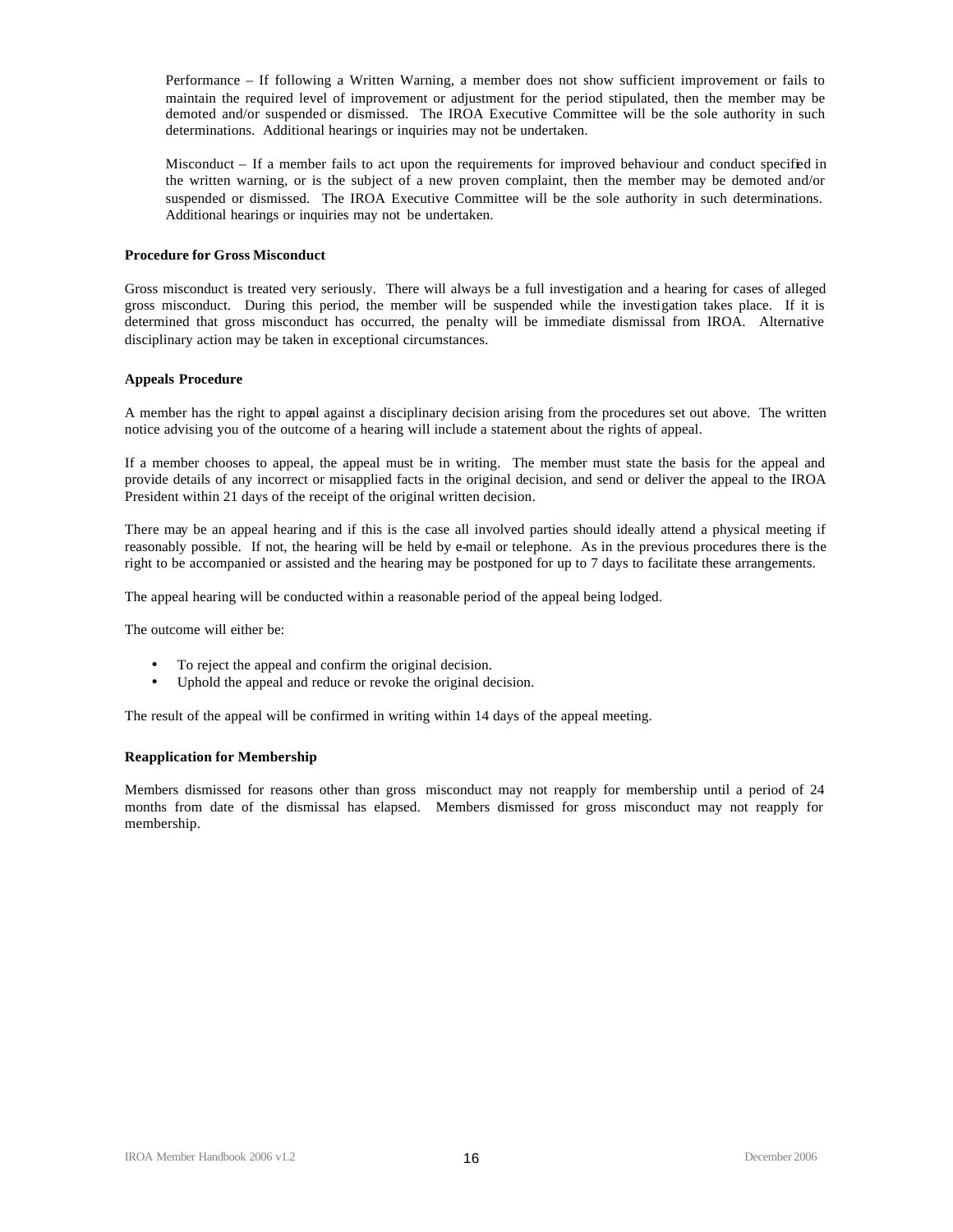### **Grievance Procedure**

There may be occasions where misunderstandings or gri evances may arise.

In the interest of fairness, redress of these grievances may usually be sought in accordance with the following procedure, which is not binding.

In the event that one or more steps in the procedure is prevented from taking place by circumstances beyond the control of either the IROA Executive Committee or the member, it may be necessary or sensible to modify or exclude the affected step or steps.

A member has the same right to be accompanied or assisted at a grievance hearing as previously described for a disciplinary hearing (see previous chapter).

### **Informal Resolution**

If a member has a question or grievance which concerns the member personally and directly and where it is felt it requires a decision or resolution, the member should first discuss the matter informally with any member of the IROA Executive Committee.

### **Formal Procedure**

If a matter cannot be resolved informally then the member may submit the grievance in writing to the IROA Secretary, who will arrange a hearing with t he member as soon as is reasonably practical.

The IROA Executive Committee may appoint one or more members of the Executive Committee to form a committee to deal with the grievance.

The member must provide any details and evidence or witnesses supporting the grievance.

The grievance will be fully investigated and considered. All involved parties should attend a physical meeting if reasonably possible. If not, then a hearing will be held by way of e-mail or telephone.

A decision will be made and given to the member in writing within 21 days or otherwise as soon as is reasonably practicable. The written notification will remind the member of the right to appeal. This decision will be held on file.

#### **Appeals Procedure**

A member has the right to appeal against a grievance decision resulting from the procedures set out above.

If the member chooses to appeal, the member must apply in writing. The member must state the basis for the appeal and provide details for any incorrect or misapplied facts in the original decision, and send or deliver the appeal to the IROA President. Any appeal must be received within 21 days of receipt of the original written decision.

There may be an appeal hearing and if this is the case all involved parties should attend a physical meeting if reasonably possible. If not, the hearing will be held by e-mail or telephone. As in the previous procedures there is the right to be accompanied or assisted and the hearing may be postponed for up to 7 days to facilitate these arrangements.

The appeal hearing will be conducted within a reasonable period following an appeal being lodged.

The outcome will either be:

- To reject the appeal and confirm the original decision.
- To uphold the appeal and implement a different decision.

The resu lt of the appeal will be confirmed in writing within 14 days of the hearing.

The decision at the appeal stage is final.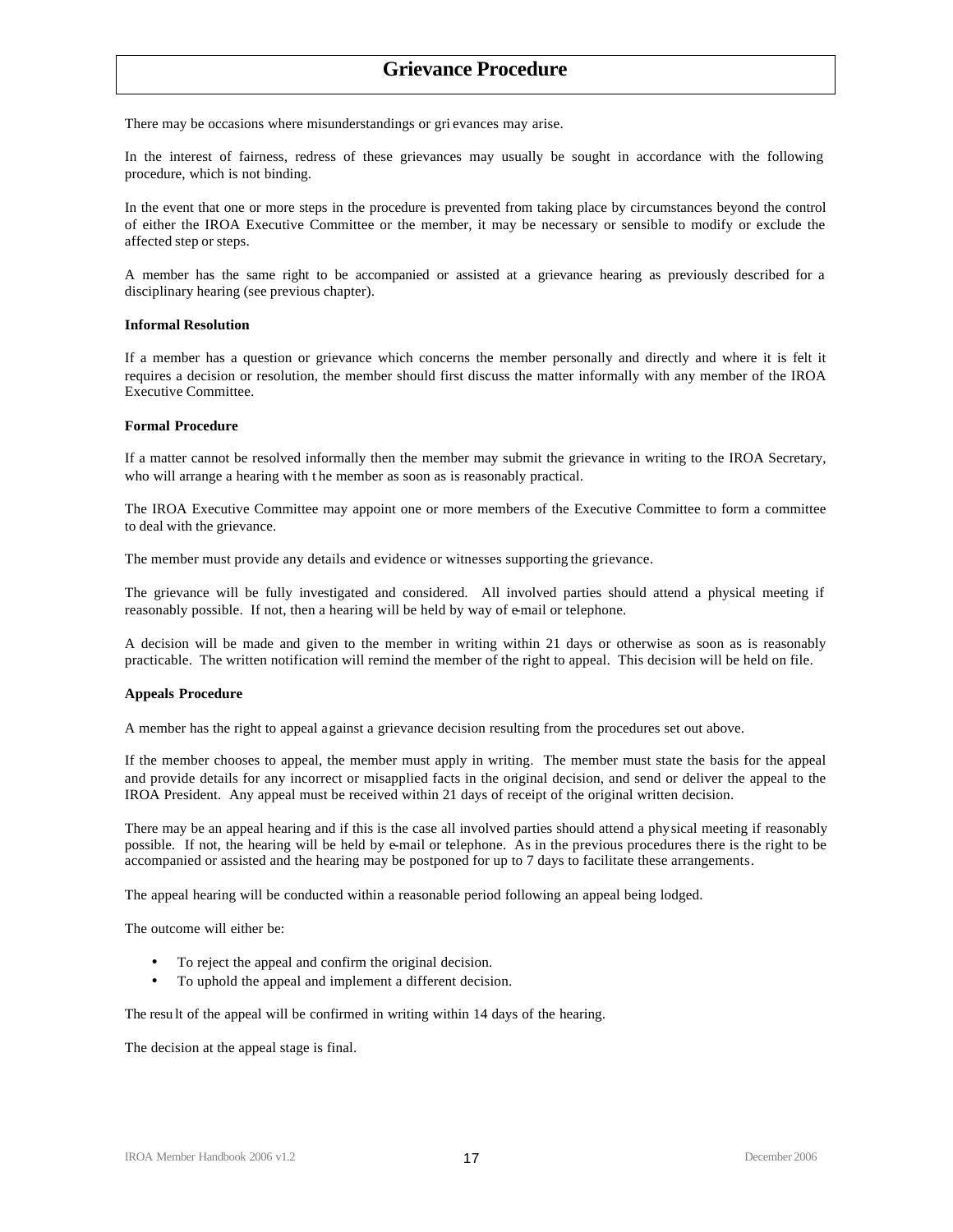### **IROA shooting order**

The Order seems to always be an issue with some squads. A squad will arrive at the stage, report to the RO and hand in their score sheets/labels. Now who will be the first shooter?? It must be fair to every shooter in the squad. IROA has a procedure for assigning a certain shooting order. For demonstration we will take a 16 stage match and 8 person squads. The principle is quite simple: on stage  $X$  shooter  $X$  will be the first shooter, the others follow along the squad list supplied by the match organizer. If there are more shooters than stage numbers we move to the top and keep on counting. In this specific example on stage #10 shooter #10 is supposed to start. As there are only 8 shooters in this squad we count again from the top down which makes shooter  $#2$  the  $10<sup>th</sup>$  shooter.

So far no problem, this was the easy part. Now we have a No-Show in our list, how to handle it? Just ignore the No-Show and only count the shooters present.

Let's make this visible:

| Squad X        |       | Stage 10              |                 |         |                 |
|----------------|-------|-----------------------|-----------------|---------|-----------------|
|                |       |                       |                 |         | <b>Shooting</b> |
|                | Comp# | <b>Name</b>           | <b>Division</b> |         | order           |
|                | 12    | <b>Fred First</b>     | <b>STD</b>      |         | 6               |
| $\overline{2}$ | 14    | Sid Second.           | <b>OPEN</b>     |         | 7               |
| 3              | 17    | Theo Third            | <b>REV</b>      |         |                 |
| 4              | 22    | <b>Felix Fourth</b>   | <b>REV</b>      | No-Show |                 |
| 5              | 79    | <b>Felicity Fifth</b> | <b>PROD</b>     |         | 2               |
| 6              | 53    | Sid Sixth             | <b>REV</b>      |         | 3               |
| 7              |       | Sarah Seventh         | <b>REV</b>      |         | 4               |
| 8              | 47    | Eddy Eighth           | <b>STD</b>      |         |                 |

As the match goes on we have the occasional DQ. After Stage 10 they go to stage 9, so shooter #9 needs to start. Again we ignore the DQ and the No-Show and only count the shooters present.

#### This looks like this:

| Squad X |       | Stage 9               |                 |           |                          |
|---------|-------|-----------------------|-----------------|-----------|--------------------------|
|         | Comp# | <b>Name</b>           | <b>Division</b> |           | <b>Shooting</b><br>order |
|         | 12    | <b>Fred First</b>     | <b>STD</b>      |           | 5                        |
| 2       | 14    | Sid Second.           | <b>OPEN</b>     |           | 6                        |
| 3       | 47    | Theo Third            | <b>REV</b>      | <b>DO</b> |                          |
| 4       | 22    | Felix Fourth          | <b>REV</b>      | No-Show   |                          |
| 5       | 79    | <b>Felicity Fifth</b> | <b>PROD</b>     |           |                          |
| 6       | 53    | Sid Sixth             | <b>REV</b>      |           | $\overline{c}$           |
| 7       | 1     | Sarah Seventh         | <b>REV</b>      |           | 3                        |
| 8       | 47    | Eddy Eighth           | <b>STD</b>      |           | 4                        |
|         |       |                       |                 |           |                          |

So the principle is quite easy – only count the shooters present, disregard all No-Shows and DQ's. This system works but only under one condition: it has to be executed throughout the match at all stages. As soon as one RO deviates from this procedure (for whatever reason) it goes wrong. One commonly made mistake is to count all shooters on the list, including the No-Shows and DQ's. In the last example this leads to a situation where shooter 5 (Felicity Fifth) will be the first to start on stage 11, 12 AND 13. Do the calculation for yourself and see. It is obvious that this is not the right way to go. There are other circumstances which require changes to the order. If for example, stages 6 and 7 are set to be run "hot" (one shooter reloads after 6 and shoots 7), all following stages are effectively re-numbered. 8 becomes 7, 9 becomes 8 and so on. In this way all shooters will be treated fairly. Also, in many matches we have a small number of shooters on speed tickets. When a Speed ticket competitor arrives on your range inform them that as soon as they advise the RO that they are ready, they will take the next start in the rotation. In addition, in multi-day matches we often see shooters with "special" schedules. These shooters are on different squads on various days. They should always shoot last with the original squad completing the shooting order as described above.

This system is useful on all levels, but it is advised to use it from level III upwards. The RM has the final authority to decide whether this system will be used or not.